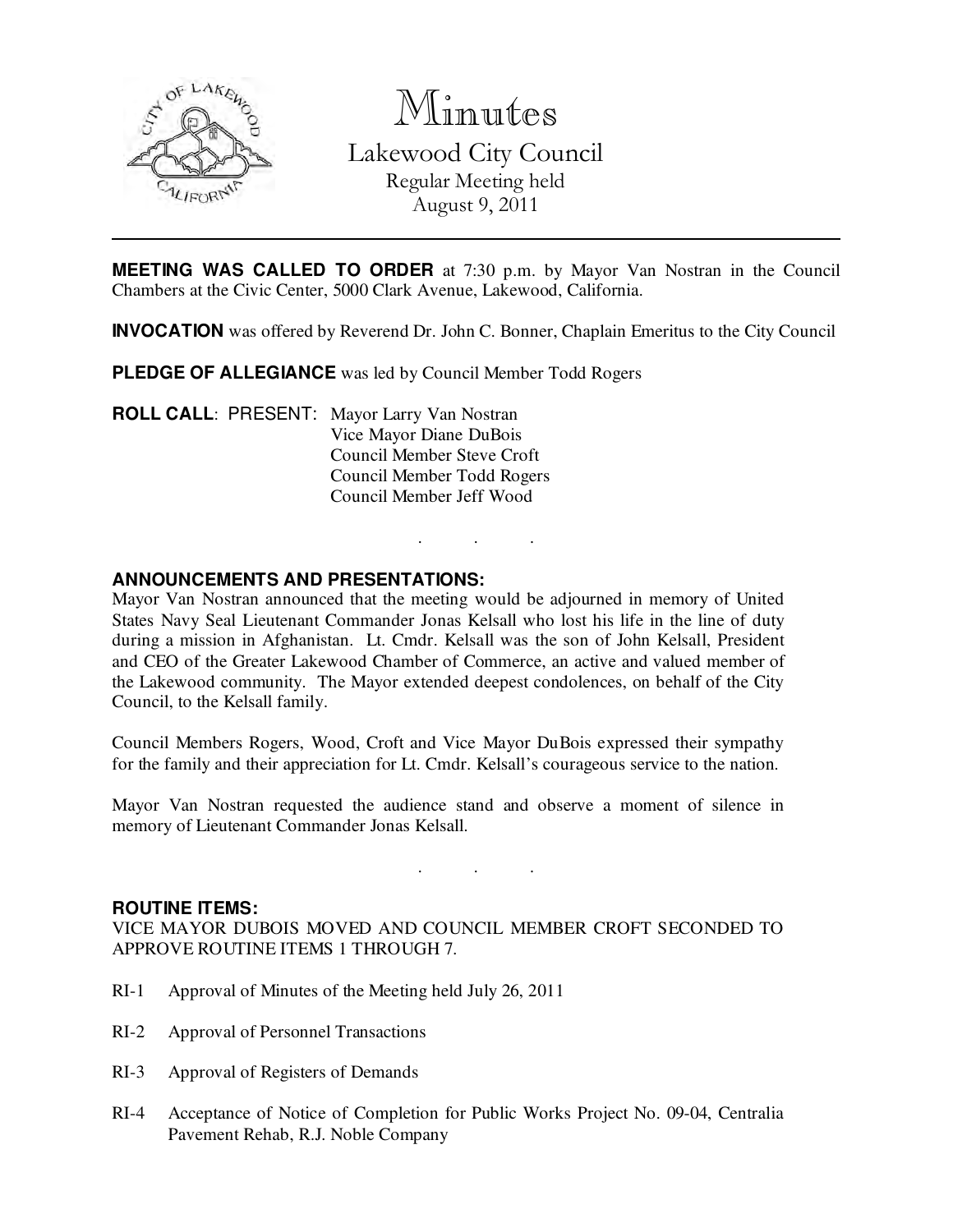### **ROUTINE ITEMS: Continued**

RI-5 RESOLUTION NO. 2011-41; A RESOLUTION OF THE CITY COUNCIL OF THE CITY OF LAKEWOOD AUTHORIZING THE DESTRUCTION OF CERTAIN PUBLIC RECORDS OF THE DEPARTMENT OF ADMINISTRATION MORE THAN TWO YEARS OLD

RESOLUTION NO. 2011-42; A RESOLUTION OF THE CITY COUNCIL OF THE CITY OF LAKEWOOD AUTHORIZING THE DESTRUCTION OF CERTAIN PUBLIC RECORDS OF THE DEPARTMENT OF ADMINISTRATION MORE THAN TWO YEARS OLD

RESOLUTION NO. 2011-43; A RESOLUTION OF THE CITY COUNCIL OF THE CITY OF LAKEWOOD AUTHORIZING THE DESTRUCTION OF CERTAIN PUBLIC RECORDS OF THE DEPARTMENT OF ADMINISTRATIVE SERVICES MORE THAN TWO YEARS OLD

RESOLUTION NO. 2011-44; A RESOLUTION OF THE CITY COUNCIL OF THE CITY OF LAKEWOOD AUTHORIZING THE DESTRUCTION OF CERTAIN PUBLIC RECORDS OF THE DEPARTMENT OF CITY CLERK MORE THAN TWO YEARS OLD

RESOLUTION NO. 2011-45; A RESOLUTION OF THE CITY COUNCIL OF THE CITY OF LAKEWOOD AUTHORIZING THE DESTRUCTION OF CERTAIN PUBLIC RECORDS OF THE DEPARTMENT OF COMMUNITY DEVELOPMENT MORE THAN THREE YEARS OLD

RESOLUTION NO. 2011-46; A RESOLUTION OF THE CITY COUNCIL OF THE CITY OF LAKEWOOD AUTHORIZING THE DESTRUCTION OF CERTAIN PUBLIC RECORDS OF THE DEPARTMENT OF PERSONNEL MORE THAN TWO YEARS OLD

RESOLUTION NO. 2011-47; A RESOLUTION OF THE CITY COUNCIL OF THE CITY OF LAKEWOOD AUTHORIZING THE DESTRUCTION OF CERTAIN PUBLIC RECORDS OF THE DEPARTMENT OF PUBLIC WORKS MORE THAN TWO YEARS OLD

RESOLUTION NO. 2011-48; A RESOLUTION OF THE CITY COUNCIL OF THE CITY OF LAKEWOOD AUTHORIZING THE DESTRUCTION OF CERTAIN PUBLIC RECORDS OF THE DEPARTMENT OF RECREATION AND COMMUNITY SERVICES MORE THAN TWO YEARS OLD

RESOLUTION NO. 2011-49; A RESOLUTION OF THE CITY COUNCIL OF THE CITY OF LAKEWOOD AUTHORIZING THE DESTRUCTION OF CERTAIN PUBLIC RECORDS OF THE DEPARTMENT OF WATER RESOURCES MORE THAN TWO YEARS OLD

RI-6 RESOLUTION NO. 2011-50; A RESOLUTION OF THE CITY COUNCIL OF THE CITY OF LAKEWOOD ESTABLISHING DISABLED PERSON DESIGNATED PARKING ON THE WEST SIDE OF LEVELSIDE AVENUE WITHIN THE CITY OF LAKEWOOD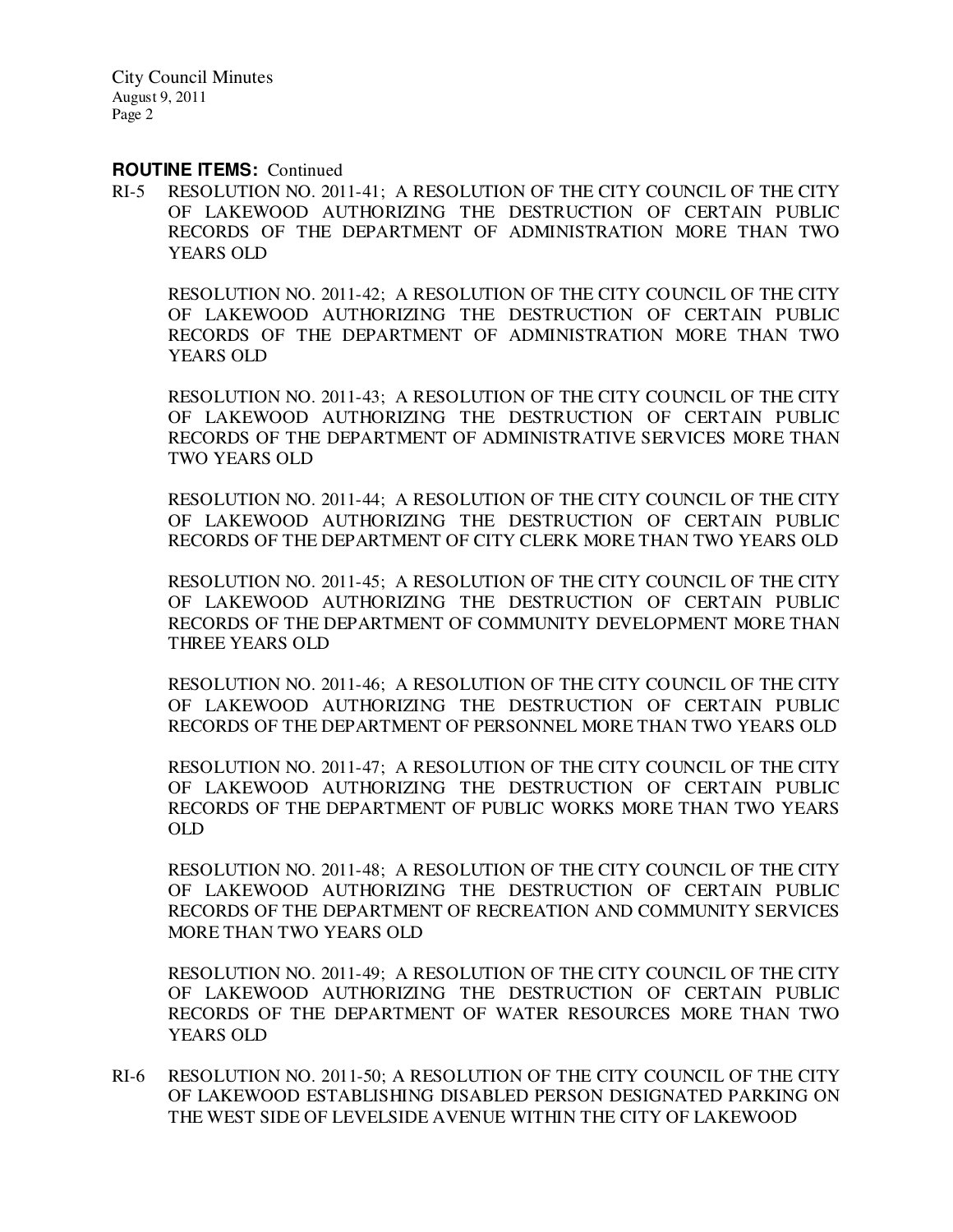### **ROUTINE ITEMS: Continued**

RI-7 Acceptance of Notice of Completion for Public Works Project No. 11-02, Residential Street Rehab, Silvia Construction, Inc.

UPON ROLL CALL VOTE, THE MOTION WAS APPROVED:

AYES: COUNCIL MEMBERS: Rogers, Croft, Wood, DuBois and Van Nostran NAYS: COUNCIL MEMBERS: None

# **1.1 CONGESTION MANAGEMENT PROGRAM CONFORMANCE SELF-CERTIFICATION PROCESS**

. . .

Community Development Director Sonia Southwell presented a report based on the memo in the agenda and stated the City had been required to complete an annual conformance selfcertification process for the Los Angeles County Congestion Management Program. She noted that although the credits and debits for development activity remained frozen pending completion of a nexus study on congestion mitigation fees by the Los Angeles County Metropolitan Transportation Authority, the City's reporting obligation stilled remained. It was the recommendation of staff that the City Council hold a public hearing and adopt the proposed resolution to find the City to be in conformance with the Congestion Management Program and adopt the CMP Local Development Report.

RESOLUTION NO. 2011-51; A RESOLUTION OF THE CITY OF LAKEWOOD, CALIFORNIA, FINDING THE CITY TO BE IN CONFORMANCE WITH THE CONGESTION MANAGEMENT PROGRAM (CMP) AND ADOPTING THE CMP LOCAL DEVELOPMENT REPORT, IN ACCORDANCE WITH CALIFORNIA GOVERNMENT CODE SECTION 65089

Responding to a question from Council Member Rogers, Ms. Southwell stated that a pilot study regarding the imposition of congestion mitigation fees was in progress in the San Fernando Valley, although the building industry was opposed to such a fee.

Vice Mayor DuBois noted that with State and Federal funding unavailable, this fee was viewed as a mechanism to pass the cost of funding transit programs on to cities.

Mayor Van Nostran opened the public hearing at 7:48 p.m. and called for anyone in the audience wishing to address the City Council on this matter. There was no response.

COUNCIL MEMBER ROGERS MOVED AND VICE MAYOR DUBOIS SECONDED TO ADOPT RESOLUTION NO. 2011-51. UPON ROLL CALL VOTE, THE MOTION WAS APPROVED:

AYES: COUNCIL MEMBERS: Rogers, Croft, Wood, DuBois and Van Nostran NAYS: COUNCIL MEMBERS: None

. . .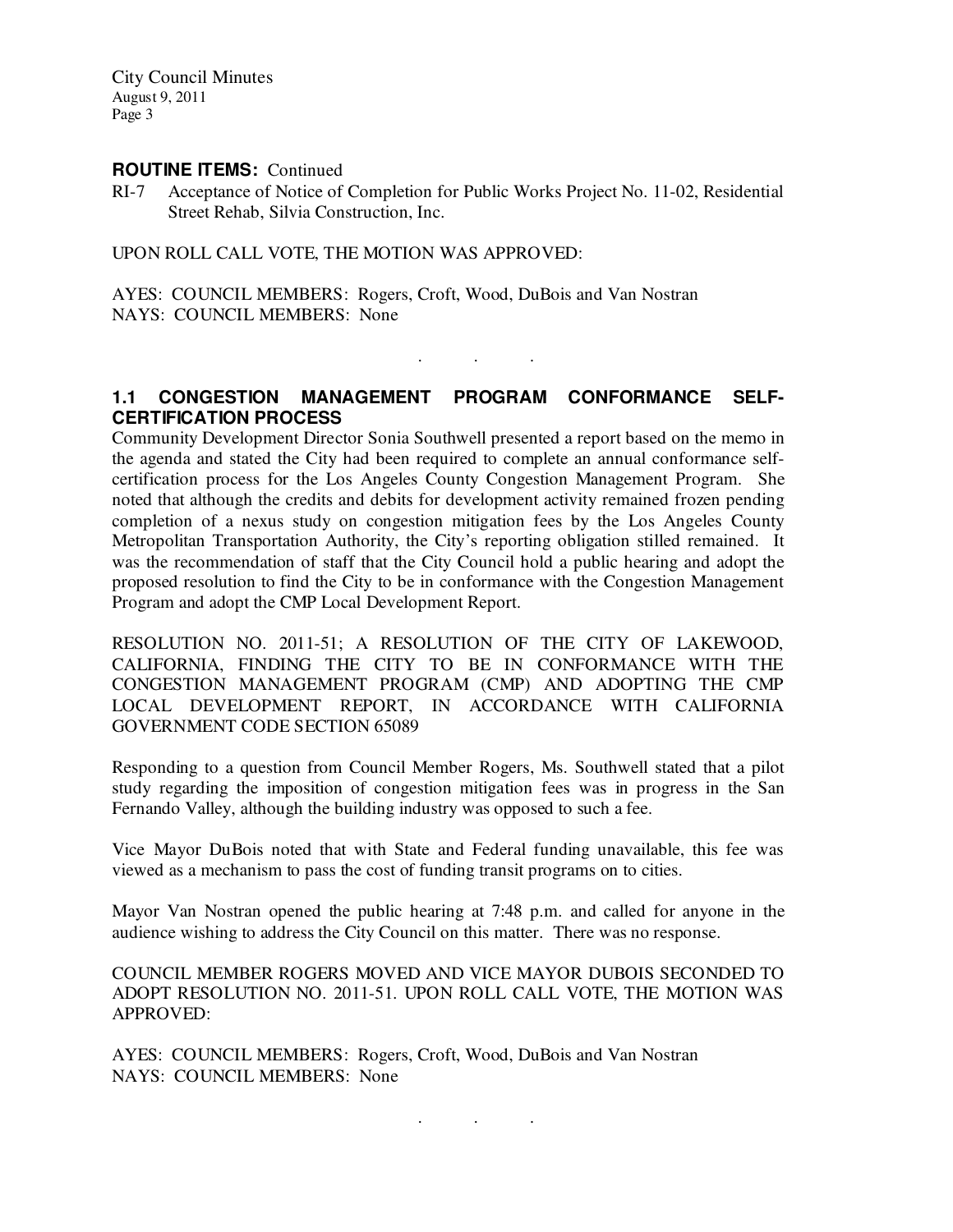# **1.2 • ORDINANCE TO COMPLY WITH THE VOLUNTARY ALTERNATIVE REDEVELOPMENT PROGRAM**

Administrative Services Director Diane Perkin gave a presentation based on the report in the agenda, stating that as part of the State budget bill, the California Legislature had enacted bills which would require the Lakewood Redevelopment Agency to dissolve unless the City of Lakewood committed to making certain payments to the State. She advised that the first payment would be \$2,309,859 and that the City and the Redevelopment Agency had been required to make similar payment to the State totaling more than \$32 million, 60 percent of which had gone directly to the State to help with their fiscal crisis. She stated that the proposed ordinance would comply with the provisions of AB 1X 27.

City Attorney Steve Skolnik stated that cities across the State were acting on similar ordinances to comply, under protest, with AB 1X 26 and 27 because the alternative was worse. He advised that if not adopted by October 1st, the City's Redevelopment Agency would go out of business. He noted that litigation had been filed with the California Supreme Court regarding the constitutionality of the bills and that a companion item would also be presented to the Redevelopment Agency Board. It was the recommendation of staff that the City Council introduce Ordinance No. 2011-8 and authorize the City Manager to take actions and execute documents necessary to implement the proposed ordinance.

ORDINANCE NO. 2011-8; AN ORDINANCE OF THE CITY COUNCIL OF THE CITY OF LAKEWOOD, CALIFORNIA, DETERMINING IT WILL COMPLY WITH THE VOLUNTARY ALTERNATIVE REDEVELOPMENT PROGRAM PURSUANT TO PART 1.9 OF DIVISION 24 OF THE CALIFORNIA HEALTH AND SAFETY CODE IN ORDER TO PERMIT THE CONTINUED EXISTENCE AND OPERATION OF THE LAKEWOOD REDEVELOPMENT AGENCY was read by title by Mayor Van Nostran.

The City Attorney confirmed for Vice Mayor DuBois that the required payment was being commonly referenced as a "ransom" payment.

Mayor Van Nostran determined from the City Attorney that the payment was not due until January 2012 and that a decision from the State Supreme Court was likely by then.

Council Member Rogers stated that it was important to note that the only choices were to either make the payment or cease to exist. He noted that although State legislative representatives claimed to be friends of local government, they would not even respond to calls on this issue. He also noted that at the State level, redevelopment continued to be erroneously identified as taking tax funds away from schools.

Mayor Van Nostran opened the public hearing at 7:58 p.m. and called for anyone in the audience wishing to address the City Council on this matter. There was no response.

VICE MAYOR DUBOIS MOVED AND COUNCIL MEMBER WOOD SECONDED TO WAIVE FURTHER READING AND INTRODUCE ORDINANCE NO. 2011-8. UPON ROLL CALL VOTE, THE MOTION WAS APPROVED:

AYES: COUNCIL MEMBERS: Rogers, Croft, Wood, DuBois and Van Nostran NAYS: COUNCIL MEMBERS: None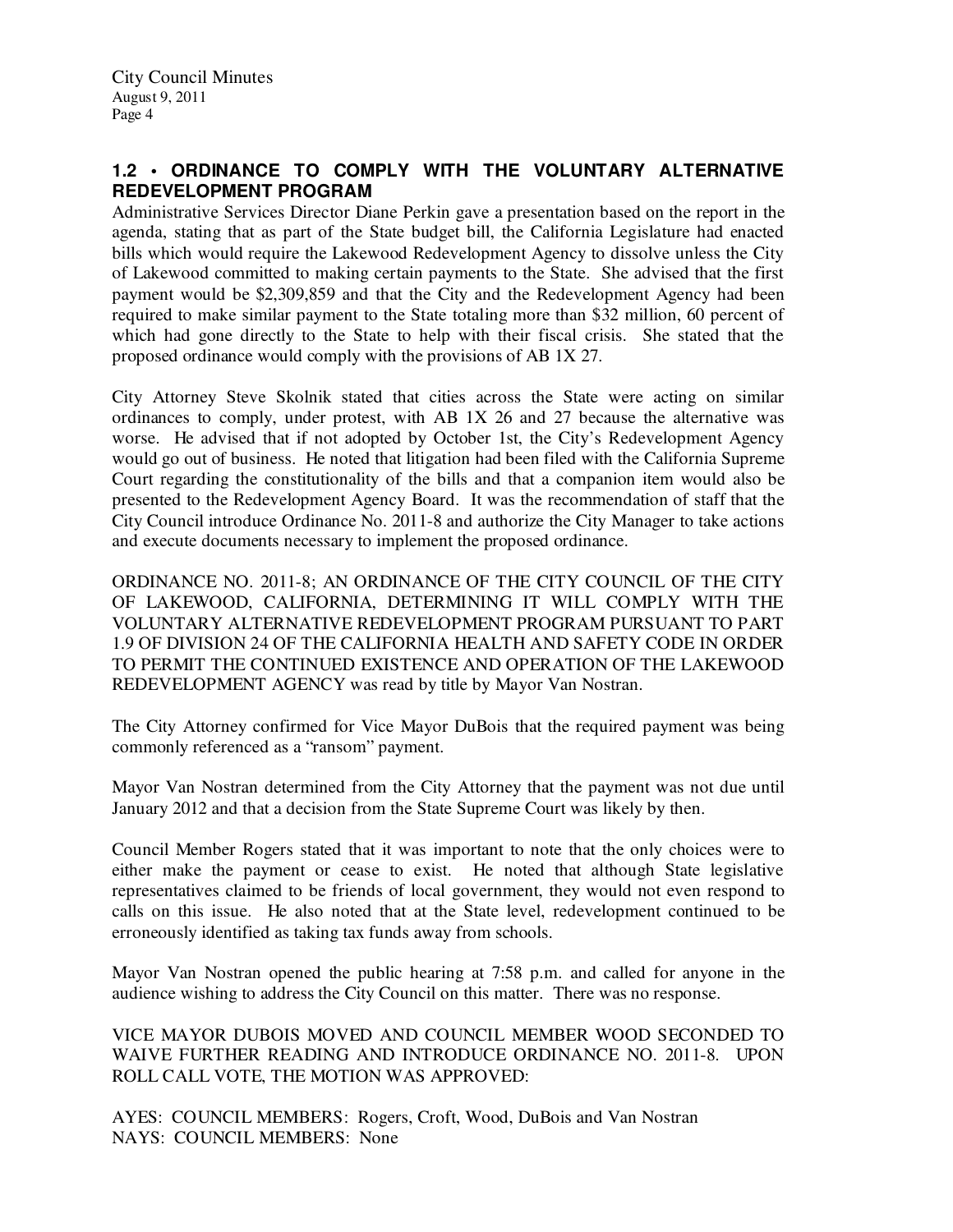# **2.1 • LAKEWOOD CENTER PERIMETER SIGN PROGRAM SPECIFIC PLAN**

Mayor Van Nostran advised that the proposed ordinance to establish a specific plan for the Lakewood Center Perimeter Sign Program, which had been introduced and read by title at the City Council's last meeting, was presented for adoption at this time.

ORDINANCE NO. 2011-7; AN ORDINANCE OF THE CITY COUNCIL OF THE CITY OF LAKEWOOD ADOPTING THE LAKEWOOD CENTER PERIMETER SIGN PROGRAM SPECIFIC PLAN.

COUNCIL MEMBER ROGERS MOVED AND COUNCIL MEMBER CROFT SECONDED TO ADOPT ORDINANCE NO. 2011-7. UPON ROLL CALL VOTE, THE MOTION WAS APPROVED:

. . .

AYES: COUNCIL MEMBERS: Rogers, Croft, Wood, DuBois and Van Nostran NAYS: COUNCIL MEMBERS: None

## **3.1 • SOLAR GENERATION PROJECT AT ARBOR MAINTENANCE YARD**

Public Works Director Lisa Rapp displayed slides and gave a presentation based on the memo in the agenda. She stated that after monitoring the success of the installation of a photovoltaic system to generate energy at Water Plant #4, staff had identified an additional site which, with modest structural reinforcement, would be appropriate for such a system. The proposed solar project would be installed on the south facing roof of the water warehouse at the Arbor Yard and would provide enough energy for the daytime operations of the administrative and operations facilities at that location. The construction and maintenance of the system would be provided under contract with City Light and Power. It was the recommendation of staff that the City Council amend the agreement with City Light and Power, Inc. for an amount not to exceed \$677,400; allocate \$57,400 from the Water Fund for removal of lead paint on the building eaves and installation of the service replacement required by Southern California Edison; and allocate \$2,000 from the Water Fund for the annual maintenance fee.

Bill Simmons, City Light and Power, thanked the City Council for the opportunity to partner with the City on a project like the Plant #4 project which was reducing greenhouse gases by generating clean, solar power.

Council Member Croft noted that through a link on the City's website, you could see how much energy was actually being generated at Plant #4 and that output was higher than projected.

Vice Mayor DuBois complimented the Public Works Department staff for being ready to take advantage of new technology to the benefit of the City. She inquired if the solar panels would protect or extend the life of the roof. Ms. Rapp responded by stating that the roof was warranteed for 25 years and staff would be monitoring to see if the solar panels kept it in good condition longer.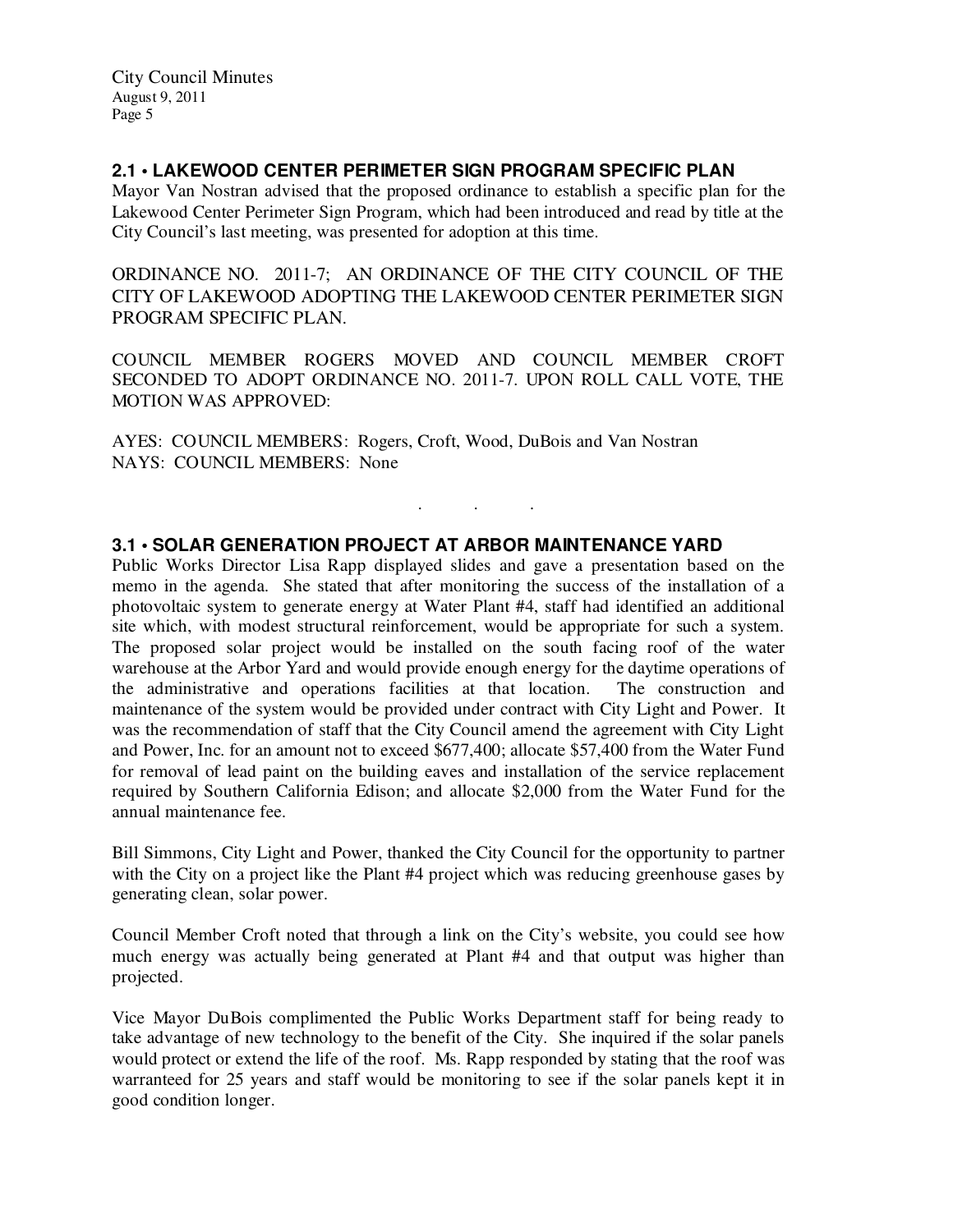**3.1 • SOLAR GENERATION PROJECT AT ARBOR MAINTENANCE YARD** – Cont. Water Resources Director Jim Glancy stated that the above-projected performance of the solar panels at Plant #4 could be attributed to the level of maintenance provided by City Light and Power. He noted that they had done a fine job and were very responsive.

VICE MAYOR DUBOIS MOVED AND COUNCIL MEMBER WOOD SECONDED TO AMEND THE AGREEMENT WITH CITY LIGHT AND POWER IN AN AMOUNT NOT TO EXCEED \$677,400; ALLOCATE \$57,400 FROM THE WATER FUND FOR LEAD REMOVAL AND INSTALLATION OF ELECTRICAL SERVICE REPLACEMENT; AND ALLOCATE \$2,000 FROM THE WATER FUND TO AN ANNUAL MAINTENANCE FEE ACCOUNT. UPON ROLL CALL VOTE, THE MOTION WAS APPROVED:

AYES: COUNCIL MEMBERS: Rogers, Croft, Wood, DuBois and Van Nostran NAYS: COUNCIL MEMBERS: None

## **3.2 • SUSTAINABLE COMMUNITIES STRATEGY**

The Director of Community Development presented a report based on the memo in the agenda and stated that in accordance with State law, Regional Transportation Plans were required to include a Sustainable Communities Strategy to reduce greenhouse gas emissions. She reported that the City, as a member of the Gateway Cities Council of Governments, had elected to participate in the preparation of a region-specific Strategy.

. . .

Nancy Pfeffer, Regional Planning Director for the Gateway Cities COG, presented slides with an overview of the elements contained in the Sustainable Communities Strategy prepared for the Gateway Cities region. She reported that the completed document showed reduction levels lower than the required targets for the years 2020 and 2035. She thanked Lakewood for taking a very active role within the COG's Policy Development Committee for the Strategy.

Vice Mayor DuBois inquired if any problems were anticipated in receiving approval of the plan by the Southern California Association of Governments (SCAG). Ms. Pfeffer stated that Gateway Cities COG staff was fairly confident of approval as the Strategy achieved the target numbers.

COUNCIL MEMBER WOOD MOVED AND COUNCIL MEMBER CROFT SECONDED TO RECEIVE & FILE THE REPORT. UPON ROLL CALL VOTE, THE MOTION WAS APPROVED:

AYES: COUNCIL MEMBERS: Rogers, Croft, Wood, DuBois and Van Nostran NAYS: COUNCIL MEMBERS: None

. . .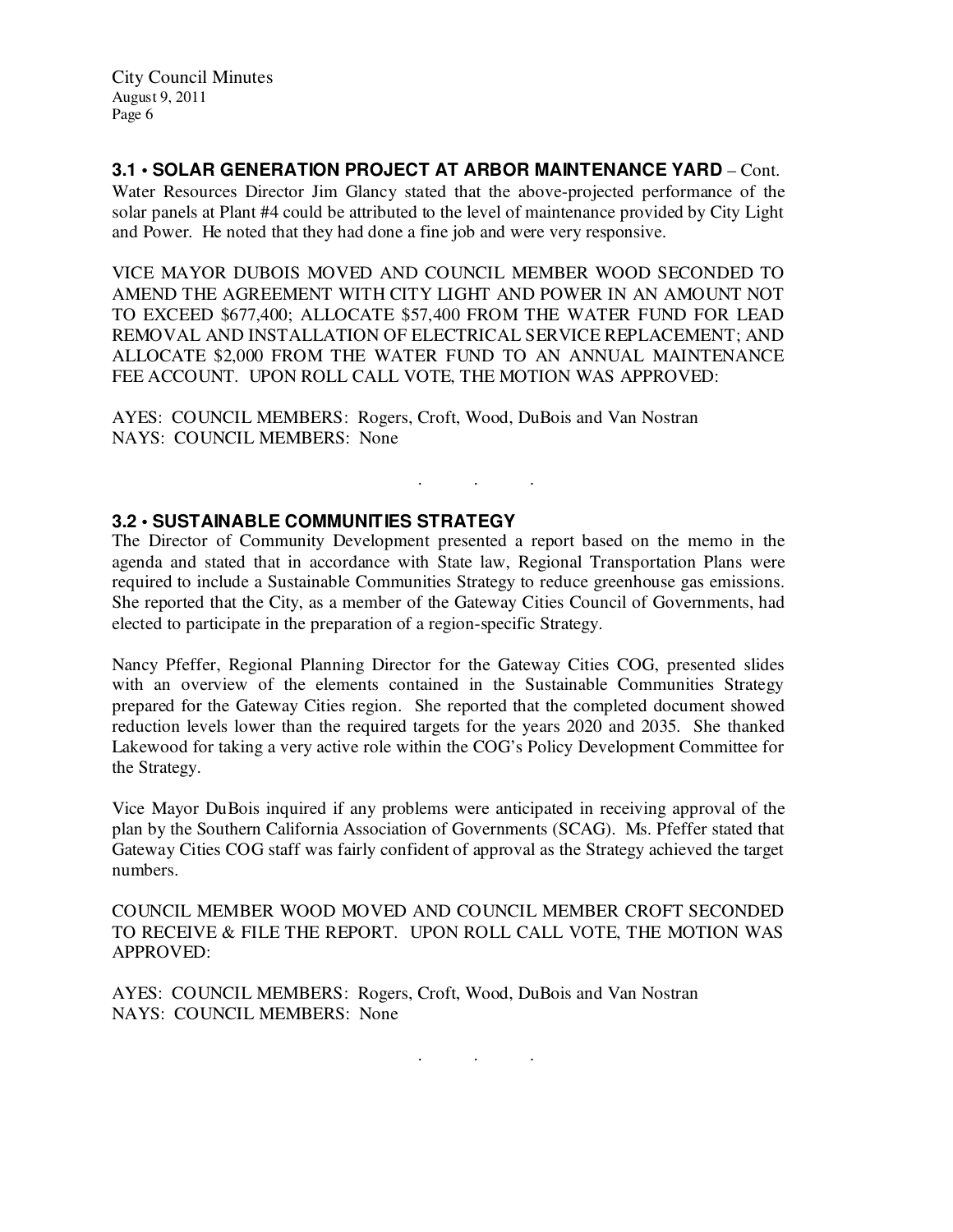## **3.3 • HAZARD MITIGATION PLAN**

The Director of Community Development made a presentation based on the memo in the agenda and stated that the City Council had approved a Hazard Mitigation Plan in December of 2009, which was then submitted to FEMA (Federal Emergency Management Agency) for review. FEMA had returned the document with comments and corrections, which had been incorporated into this final document. She noted that an approved Hazard Mitigation Plan was a requirement to be eligible for Federal assistance in the event of a natural disaster and must be updated every five years. It was the recommendation of staff that the City Council adopt the proposed resolution to approve the Hazard Mitigation Plan.

Council Member Rogers remarked that the Plan document had presented interesting analysis of the natural disasters and hazards that might impact Lakewood and had shown that the City was fairly well situated when it came to preparation of the City's staff and residents.

Council Member Wood stated that having worked in the field of emergency management, he would stress the importance of education and training in order to prepare our residents and minimize the losses from hazards.

RESOLUTION NO. 2011-52; A RESOLUTION OF THE CITY COUNCIL OF THE CITY OF LAKEWOOD ADOPTING THE CITY OF LAKEWOOD HAZARD MITIGATION PLAN AND DIRECTING THE SAME TO BE SUBMITTED TO THE FEDERAL EMERGENCY MANAGEMENT AGENCY FOR REVIEW AND APPROVAL

COUNCIL MEMBER WOOD MOVED AND COUNCIL MEMBER ROGERS SECONDED TO ADOPT RESOLUTION NO. 2011-52. UPON ROLL CALL VOTE, THE MOTION WAS APPROVED:

AYES: COUNCIL MEMBERS: Rogers, Croft, Wood, DuBois and Van Nostran NAYS: COUNCIL MEMBERS: None

. . .

### **3.4 • 2011 PATRIOT DAY CONCERT**

Assistant Director of Recreation and Community Services Tom Lederer displayed slides and made a presentation based on the memo in the agenda. He outlined the schedule of events for the annual Patriot Day Concert commemorating the 10th anniversary of the September 11, 2001 attacks and remembering those who lost their lives as well as the work of public safety officers.

COUNCIL MEMBER WOOD MOVED AND VICE MAYOR DUBOIS SECONDED TO RECEIVE & FILE THE REPORT. THERE BEING NO OBJECTION, IT WAS SO ORDERED.

. . .